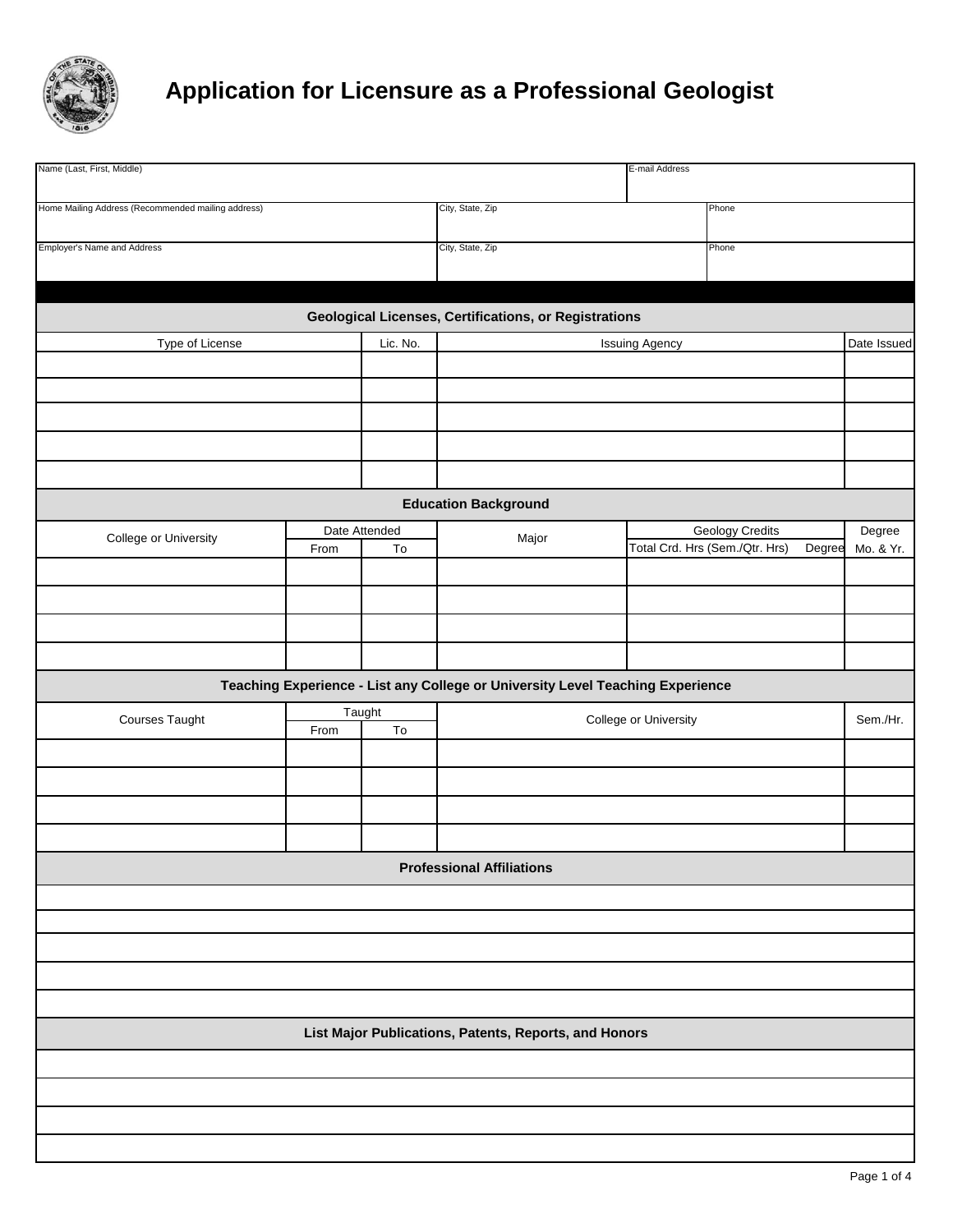|                                                                                              |           | Check the Box Applicable to your Professional Work Experience as a Geologist                                                                              |                  |
|----------------------------------------------------------------------------------------------|-----------|-----------------------------------------------------------------------------------------------------------------------------------------------------------|------------------|
| Five (5) years of teaching geology as a faculty member at the college or university level.** |           |                                                                                                                                                           |                  |
|                                                                                              |           | Five (5) years of post-doctoral research in geology, geophysics, geochemistry, geological engineering, or geotechnical engineering at an                  |                  |
| accredited college or university.**                                                          |           |                                                                                                                                                           |                  |
|                                                                                              |           | Five (5) years of geologic work performed under the supervision of, or in collaboration with, a licensed professional geologist.**                        |                  |
|                                                                                              |           | **Note: if applying under the provision of having worked five (5) years under an LPG, your references should be licensed professional geologists.         |                  |
| $\mathsf{L}$<br>Seven (7) years or longer of professional geologic work not in the above.    |           |                                                                                                                                                           |                  |
|                                                                                              |           |                                                                                                                                                           |                  |
| Have you ever been convicted of a felony?                                                    |           | No<br>Yes                                                                                                                                                 |                  |
| If yes, explain fully below.                                                                 |           |                                                                                                                                                           |                  |
|                                                                                              |           | Have you ever had an application for professional license, certification, or registration denied, suspended, or revoked in any state?                     |                  |
| If yes, explain fully below.                                                                 |           | <b>No</b><br>Yes                                                                                                                                          |                  |
|                                                                                              |           | <b>Professional Qualifying Examinations</b>                                                                                                               |                  |
| Have you taken and passed both portions of the ASBOG examination?                            |           | Yes<br>No                                                                                                                                                 |                  |
| If yes, enter date tested and state                                                          |           | Please provide confirmation of exam scores.                                                                                                               |                  |
|                                                                                              |           | The Indiana Board of Licensure of Professional Geologists accepts passing scores prior to ASBOG (10/1992) from the following states: California, Florida, |                  |
|                                                                                              |           | Georgia, Idaho, North Carolina, South Carolina, and Virginia. Did you pass any of these exams? If so, please provide verification of exam scores.         |                  |
|                                                                                              |           |                                                                                                                                                           |                  |
|                                                                                              |           | List three (3) Professional Geologists who will attest to your high professional and ethical standards                                                    |                  |
|                                                                                              |           |                                                                                                                                                           |                  |
|                                                                                              |           |                                                                                                                                                           |                  |
| Name                                                                                         | Job Title | Address                                                                                                                                                   | City, State, Zip |
|                                                                                              |           |                                                                                                                                                           |                  |
|                                                                                              |           |                                                                                                                                                           |                  |
|                                                                                              |           |                                                                                                                                                           |                  |
|                                                                                              |           |                                                                                                                                                           |                  |
|                                                                                              |           |                                                                                                                                                           |                  |
|                                                                                              |           |                                                                                                                                                           |                  |
|                                                                                              |           |                                                                                                                                                           |                  |
|                                                                                              |           |                                                                                                                                                           |                  |
|                                                                                              |           |                                                                                                                                                           |                  |
|                                                                                              |           |                                                                                                                                                           |                  |
|                                                                                              |           | Use this space for any amplifying remarks and attach additional sheets if necessary.                                                                      |                  |
|                                                                                              |           |                                                                                                                                                           |                  |
|                                                                                              |           |                                                                                                                                                           |                  |
|                                                                                              |           |                                                                                                                                                           |                  |
|                                                                                              |           |                                                                                                                                                           |                  |
|                                                                                              |           |                                                                                                                                                           |                  |
|                                                                                              |           |                                                                                                                                                           |                  |
|                                                                                              |           |                                                                                                                                                           |                  |
|                                                                                              |           |                                                                                                                                                           |                  |
|                                                                                              |           |                                                                                                                                                           |                  |
|                                                                                              |           |                                                                                                                                                           |                  |
|                                                                                              |           |                                                                                                                                                           |                  |
|                                                                                              |           |                                                                                                                                                           |                  |
|                                                                                              |           |                                                                                                                                                           |                  |
|                                                                                              |           |                                                                                                                                                           |                  |
|                                                                                              |           |                                                                                                                                                           |                  |
|                                                                                              |           |                                                                                                                                                           |                  |
|                                                                                              |           |                                                                                                                                                           |                  |
|                                                                                              |           |                                                                                                                                                           |                  |
|                                                                                              |           |                                                                                                                                                           |                  |
|                                                                                              |           |                                                                                                                                                           |                  |
|                                                                                              |           |                                                                                                                                                           |                  |
|                                                                                              |           |                                                                                                                                                           |                  |
|                                                                                              |           |                                                                                                                                                           |                  |
|                                                                                              |           |                                                                                                                                                           |                  |
|                                                                                              |           |                                                                                                                                                           |                  |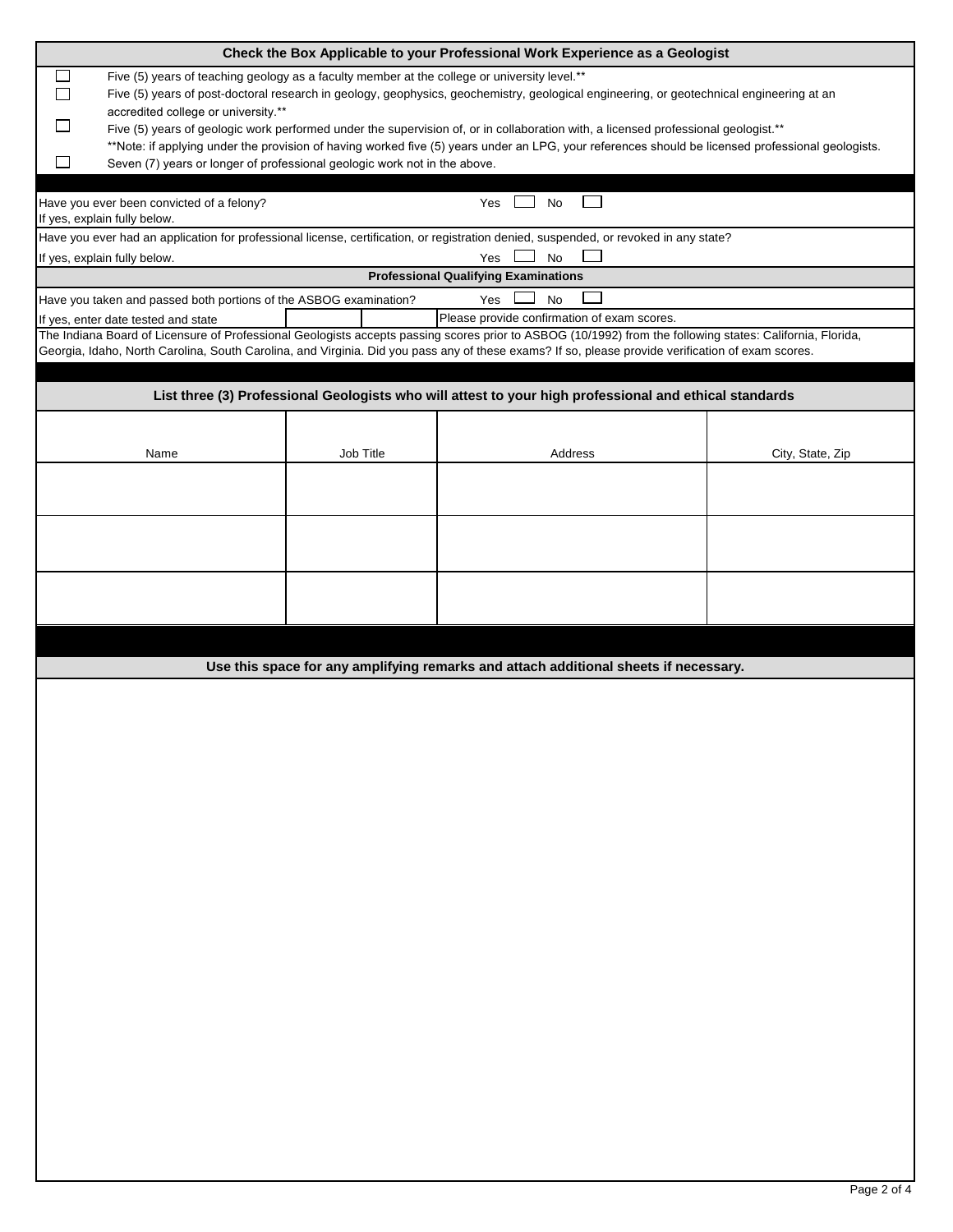|      |                       | <b>Applicant's Professional Work Experience</b>                                                                                                                                                                                      |                  |           |
|------|-----------------------|--------------------------------------------------------------------------------------------------------------------------------------------------------------------------------------------------------------------------------------|------------------|-----------|
|      |                       | Please list in order starting from the most recent position and provide pertinent facts concerning the degree of responsibility and nature of the<br>geological decisions you have made. You may use additional sheets if necessary. |                  |           |
|      | Applicant's Job Title | Employer                                                                                                                                                                                                                             |                  | Phone No. |
|      |                       | <b>Street Address</b>                                                                                                                                                                                                                | City, State, Zip |           |
|      |                       |                                                                                                                                                                                                                                      |                  |           |
| From | Dates (Mo./Yr.)<br>To | Supervisor's Name                                                                                                                                                                                                                    |                  |           |
|      |                       | Supervisor's Title                                                                                                                                                                                                                   | Phone No.        |           |
|      |                       |                                                                                                                                                                                                                                      |                  |           |
|      |                       |                                                                                                                                                                                                                                      |                  |           |
|      |                       |                                                                                                                                                                                                                                      |                  |           |
|      |                       |                                                                                                                                                                                                                                      |                  |           |
|      |                       |                                                                                                                                                                                                                                      |                  |           |
|      |                       |                                                                                                                                                                                                                                      |                  |           |
|      |                       |                                                                                                                                                                                                                                      |                  |           |
|      |                       |                                                                                                                                                                                                                                      |                  |           |
|      |                       |                                                                                                                                                                                                                                      |                  |           |
|      |                       |                                                                                                                                                                                                                                      |                  |           |
|      |                       |                                                                                                                                                                                                                                      |                  |           |
|      |                       |                                                                                                                                                                                                                                      |                  |           |
|      |                       |                                                                                                                                                                                                                                      |                  |           |
|      |                       |                                                                                                                                                                                                                                      |                  |           |
|      |                       | Employer                                                                                                                                                                                                                             |                  | Phone No. |
|      | Applicant's Job Title |                                                                                                                                                                                                                                      |                  |           |
|      |                       | <b>Street Address</b>                                                                                                                                                                                                                | City, State, Zip |           |
|      | Dates (Mo./Yr.)       | Supervisor's Name                                                                                                                                                                                                                    |                  |           |
| From | To                    |                                                                                                                                                                                                                                      |                  |           |
|      |                       | Supervisor's Title                                                                                                                                                                                                                   | Phone No.        |           |
|      |                       |                                                                                                                                                                                                                                      |                  |           |
|      |                       |                                                                                                                                                                                                                                      |                  |           |
|      |                       |                                                                                                                                                                                                                                      |                  |           |
|      |                       |                                                                                                                                                                                                                                      |                  |           |
|      |                       |                                                                                                                                                                                                                                      |                  |           |
|      |                       |                                                                                                                                                                                                                                      |                  |           |
|      |                       |                                                                                                                                                                                                                                      |                  |           |
|      |                       |                                                                                                                                                                                                                                      |                  |           |
|      |                       |                                                                                                                                                                                                                                      |                  |           |
|      |                       |                                                                                                                                                                                                                                      |                  |           |
|      |                       |                                                                                                                                                                                                                                      |                  |           |
|      |                       |                                                                                                                                                                                                                                      |                  |           |
|      |                       |                                                                                                                                                                                                                                      |                  |           |
|      |                       |                                                                                                                                                                                                                                      |                  |           |
|      |                       |                                                                                                                                                                                                                                      |                  |           |